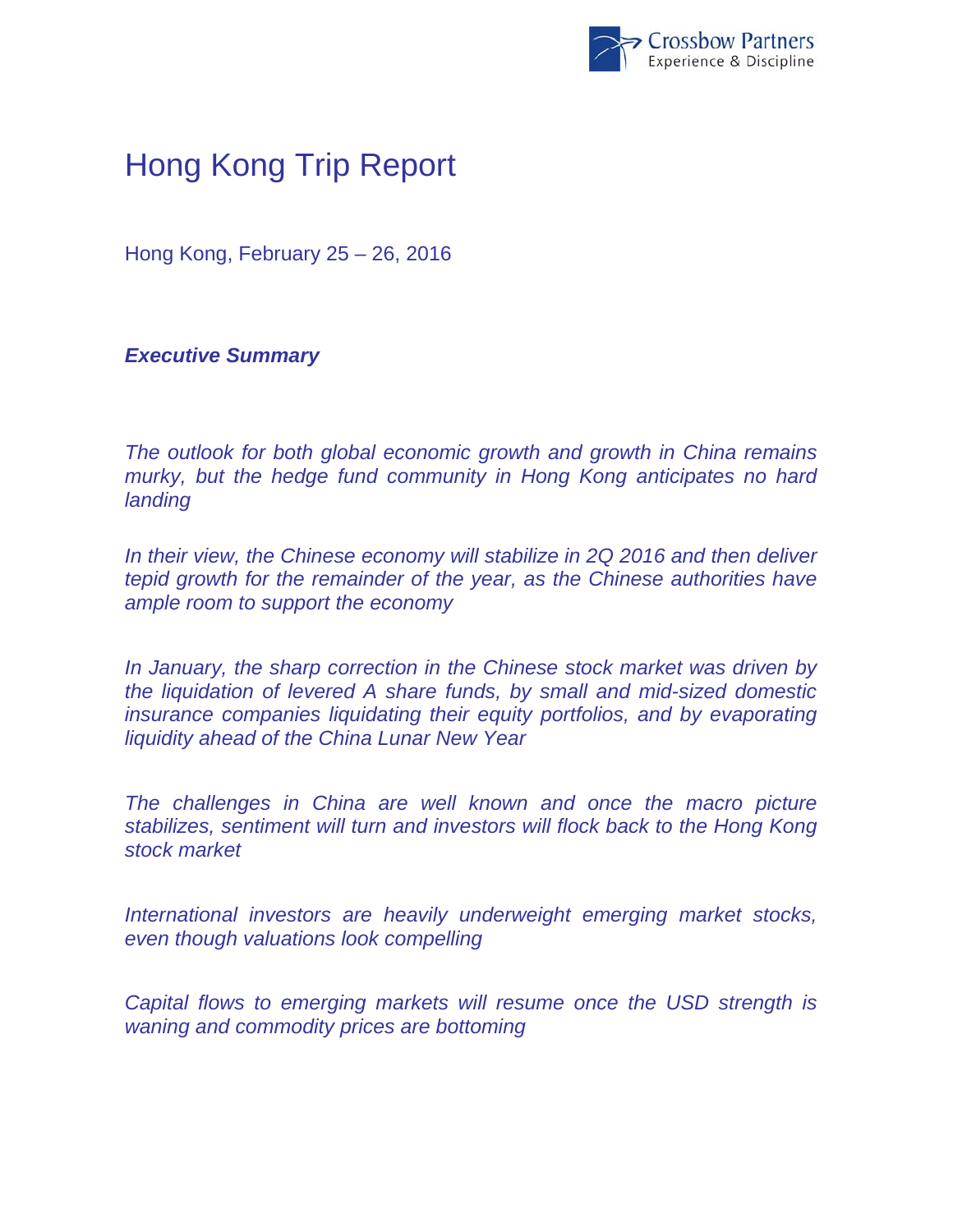

## **Macro and Equity View**

## **1. China: An economy in transition, but no hard landing for now**

China's economy grew an average 10% for 30 years, lifting 500 million people out of poverty and making a few people extremely rich. Now its leaders are ditching the old investment and export-led growth model in favor of a model where markets, consumers and services rule. The chart below visualizes how the transition is playing out. The contribution of consumption to GDP growth is rising (c. 60%) and that of investment is falling (c.33%), while the export-led growth model is maturing (c. 7%):

The consensus view on China continues to be based on the same post-GFC investment-driven growth framework, whereas the country's economic structure is clearly changing



SHARE OF CHINA GDP GROWTH BY EXPENDITURE (QoQ%)

Source: CEIC, as of October 31, 2015

Clearly, the Chinese government is willing to tolerate lower growth as long as employment remains stable. The stated goal is to guide the economy to a more sustainable, but lower growth trajectory, seeking quality - and not excessive - growth.



.<br>Sources: International Monetary Fund, World Economic Outlook Database as of October 2015.<br>1.China Daily "Lower GDP target is healthier." March 7, 2012.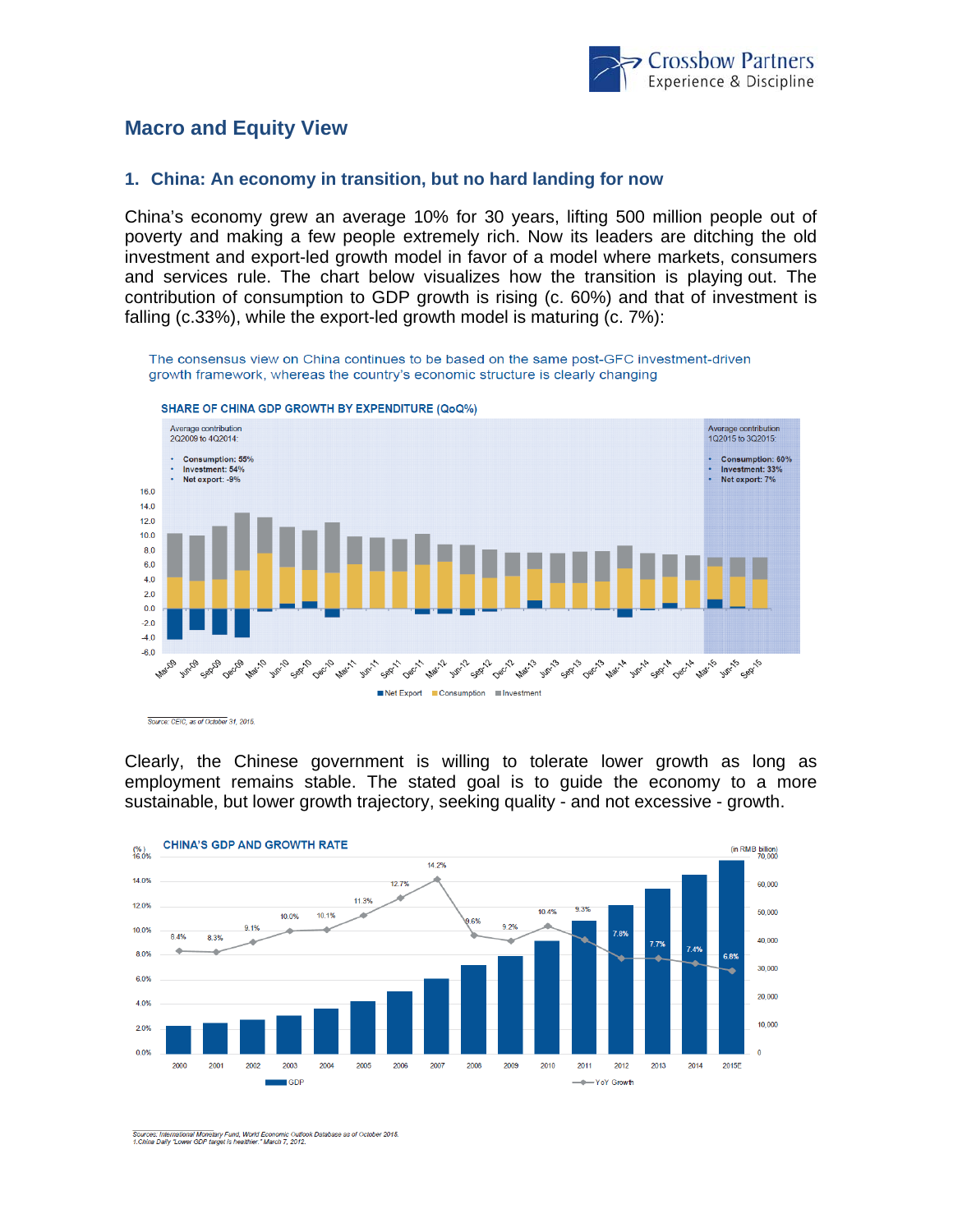

But given the emergence of China as a global force in the world economy in recent years, any slowdown and change in the composition of its GDP growth can bring about significant spillovers to global growth, to its trading partners and to emerging market commodity exporters.

For some time now, China has lived with a two-speed economy, which is quite confusing for international investors. China's state-owned industrial firms in sectors linked to real estate, steel, cement, coal and construction equipment all suffer from massive overcapacity, while private companies producing goods, services and internet-related activities for a growing consumer market have taken over from manufacturing as the engine of China's growth. These companies are mainly clustered in megacities along China's Eastern seaboard (Shenzhen, Guangzhou, Shanghai, Beijing) and their success is closely tied to global networks of knowledge, finance and talent. The service sector continues to grow at double digit rates, while the "old economy" industries have lapsed into a recessionary environment.



Sources: Wind Information Co., as of January 31, 2016

Source: Neuberger Berman, 2016 (slides 1 to 3)

On the back of company visits and their own economic research, our managers in Hong Kong maintain a cautiously optimistic outlook for 2016 and believe that the Chinese authorities still have enough firepower and policy tools to avert a hard landing. They expect to see a bottoming of the Chinese economy in March and April, followed by tepid growth for the rest of the year. That China's official PMI index increased to 50.2 in March from 49.0 in February is an encouraging sign. The sub-indices tracking production, new orders, import prices and new export orders all improved. This suggests that the pickup is relatively broad-based. Recent optimism among manufacturers appears to have been boosted by greater stability in the yuan, the bouncing Chinese stock markets and economic goals outlined in the country's next Five Year Plan.

Yet our managers are also mindful of the structural problems and do not expect that the market will return to a very bullish sentiment soon. Challenges remain, such as overcapacity and high debt. Weighing down the economy is significant overcapacity in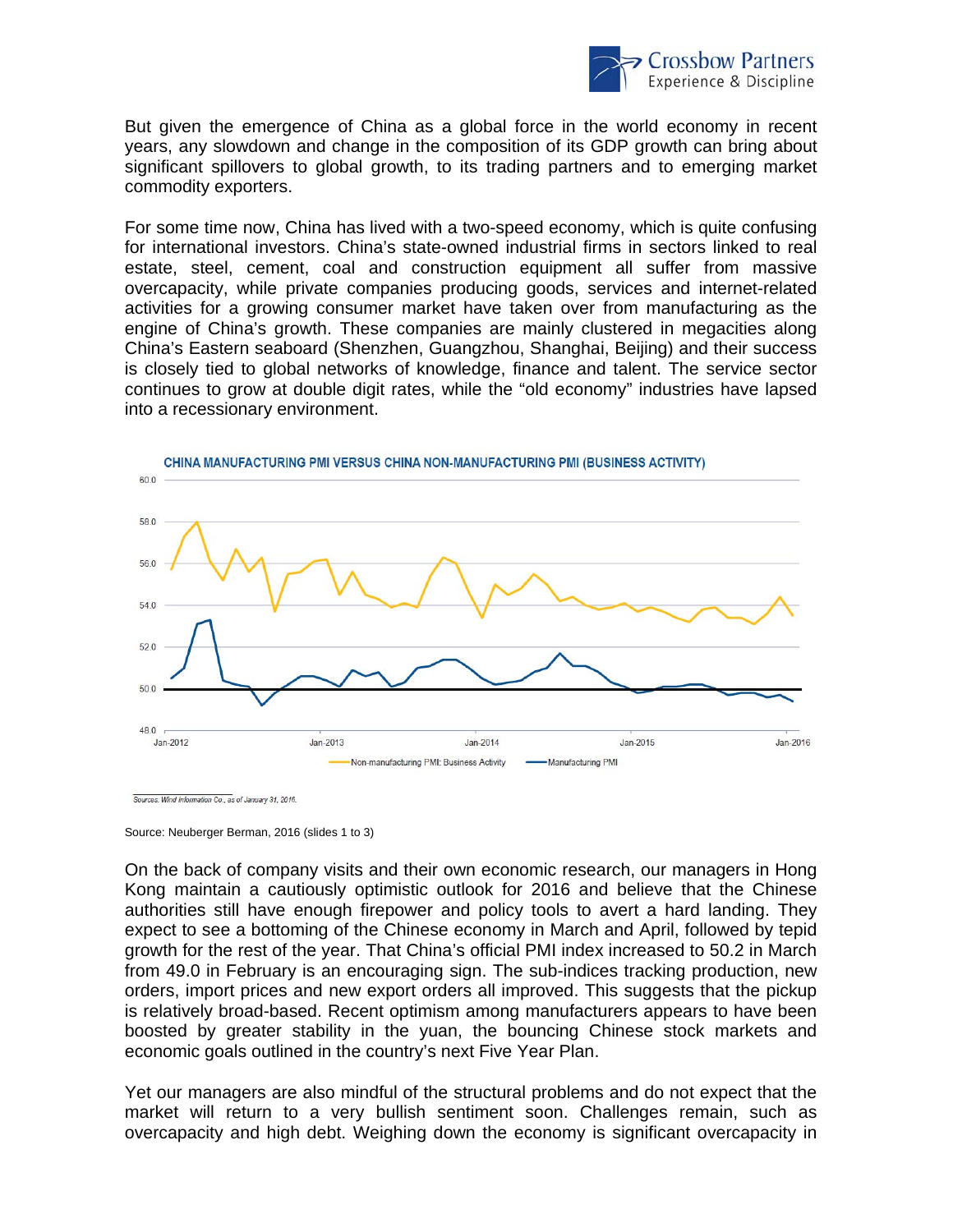

real estate and heavy industries such as coal, mining and steel, rapidly rising corporate debt and four years of falling industrial prices. In 2015, China's banks reported their slowest profit growth in 10 years amid rising bad loans. Despite six interest-rate cuts since November 2014, several reductions in required bank reserves and ramped-up infrastructure spending, China's economy has not yet gained traction.



Before a new bull market can develop, our managers suggest that the government needs to address four key issues:

- Fiscal cliff: Government income from land sales has declined -30% in 2015, while government spending picked up by +50% in 2H 2015. How will they deal with that problem? So far, monetary easing did no work to stimulate the economy. They will now tackle the supply-side and clamp down on overcapacity in materials and consolidate the market.
- Bad debt in banking system: Unofficial figures are much worse than the published numbers. Many corporations in China are under stress, notably in the old economy. In March, they will publish the latest figures about non-performing loans. They could surprise to the downside and potentially trigger a short-term scare.
- RMB depreciation: Devaluation will happen in the medium term, as more and more people seek to take money out despite the capital controls.
- Restructuring of the "old economy" (i.e. bringing the reform agenda back on track):



Source: Value Partners, 2016